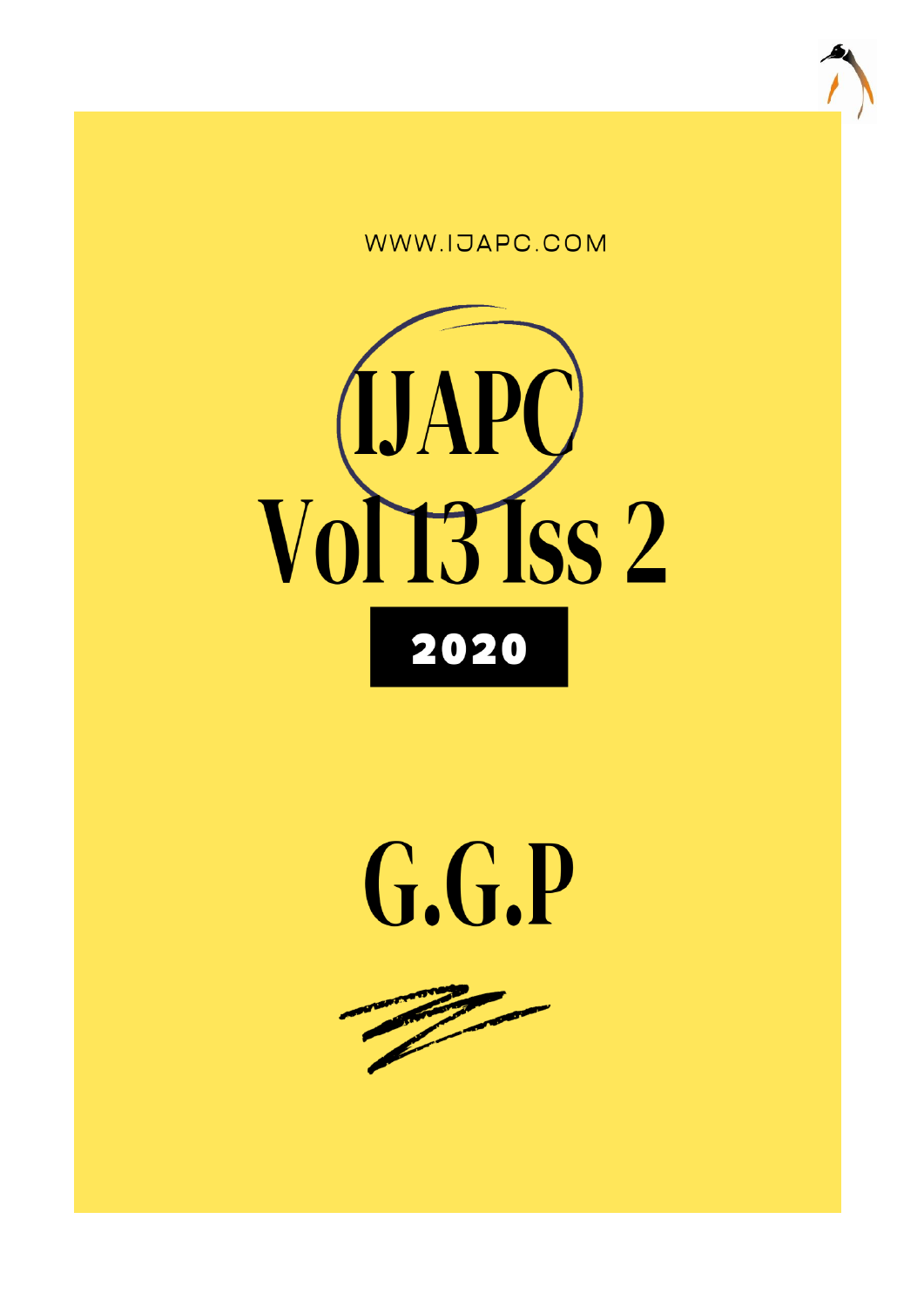

# **Int J Ayu Pharm Chem**

REVIEW ARTICLE www.ijapc.com

**e-ISSN 2350-0204**

# **Review of** *Bhootagnipaka* **w.s.r. Modern Physiology**

Jeetika Duggal<sup>i\*</sup> and Manu Bhai Gaur<sup>2</sup>

1,2PG Dept. of Kriya Sharir, CBPACS, Najafgarh, New Delhi, India

# **ABSTRACT**

Ancient scholars of Ayurveda have wonderfully explained various metabolic events undergoing at different levels inside a human body through functions of several types of Agni. There are 13 types of Agni, functioning normally at different levels and thus maintaining the health of an individual, while on becoming suppressed or vitiated leads to death of the individual. In modern era, these *Agnis* are often compared with the enzymes and biochemical substances which take part in biological and/or biophysical transformations and reactions. Since *Mandagni* is told as the causative factors for all the diseases, present article attempts to establish a better understanding between *bhootagni* with special reference to modern physiology, which will definitely support the system of ayurvedic sciences in prevention and cure of all diseases.

# **KEYWORDS**

*Agni, Pachak pitta*, *Dhatu, Kayagni, Dhatwagni paka*, *Bhutagni*



Received 27/07/2020 Accepted 26/08/2020 Published 10/09/2020

 $\overline{\phantom{a}}$  , and the contribution of the contribution of the contribution of the contribution of the contribution of the contribution of the contribution of the contribution of the contribution of the contribution of the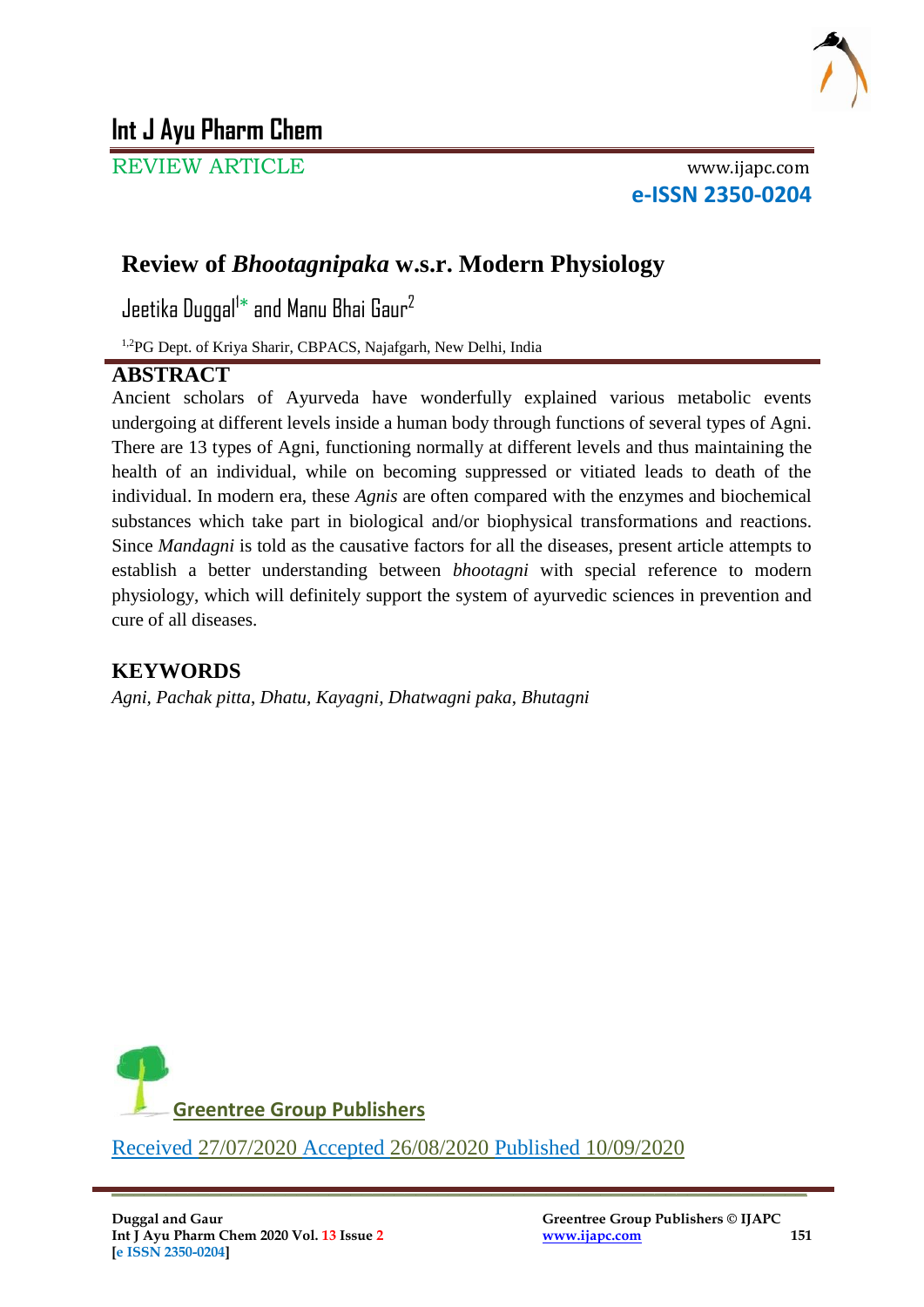# **INTRODUCTION**

# AYURVEDIC VIEW

*Pitta* and *Agni* show very close association with respect to their actions like *paka, or pacana or parinaman* etc. The process of digestion, metabolism and assimilation is mainly accomplished by *Agni.* The term *Agni* comprehends various factors which perform and direct the course of digestion and metabolism , in living organism , converting *pakadi karmas* or bio-physiochemical processes in the consumed food not only into its various structural and functional constituents but also to provide the energy necessary for proceeding with its innumerable vital activities .

The objective of *Ayurveda* science is to sustain the health of the healthy and cure disease of diseased <sup>1</sup> . In *Ayurveda* health is a specific condition where *dosha*, *Agni*, *dhatu*, *malas* (waste products), and all physiological functions should be in homeostatic state and soul, sense organ and mind should be in a state of total wellbeing<sup>2</sup>. According to *Caraka Samhita*, the no. of Agnis mentioned are 13.Antaragni/jatharagni/pachakagni  $= 1$ Bhutagni  $= 5$ 

Dhatwagni  $=7.3$ 

*Susuruta* has described only 5 Agnis i.e., Pacakagni, Ranjakagni, Sadhakagni, Alochakagni and Bhrajakagni. But

 $\mathcal{L}_\mathcal{L}$  , and the contribution of the contribution of the contribution of the contribution of the contribution of the contribution of the contribution of the contribution of the contribution of the contribution of

indirectly, Susurut also told 5 Bhutagni, thus concluding total 10 types of Agni. <sup>4</sup> *Vagbhata on the other hand*, has described 5 types of pittas, 5 Bhutagni, 7 Dhatwagni,  $3$  Doshagni,  $3$  Malagni = 23 Agnis.<sup>5</sup> *Sharangdhara* accepted five Agnis only <sup>6</sup> and Bhavamishra is seen to have followed *Caraka and Vagbhat <sup>7</sup>*

*Prana vayu* helps in ingestion of food. Ingested food disintegrates because of the liquids or unctuous substances present in the form of *kledaka kapha*. The *samana vata*, that has an inbuilt ability to ignite the *Agni*, stimulate the digestive enzymes and adequately digests the food that one consumes timely and in an appropriate quantity thus leading to longevity. This process of digestion by *agni* in the gut which leads to the formation of *Ahara rasa* and *Mala* is comparable to the process of cooking of the raw rice kept in an earthern vessel containing water on a fire.<sup>8</sup>

*Caraka* has referred *Bhutagni* in the context of normal digestive process. According to Cakrapani<sup>9</sup>. , digestion of food by *Jatharagni* leads to [breakdown] *Sanghatbheda* – of the former in five distinct physio-chemical groups i.e., Parthiva, Apya, Agneya, Vayavya and Nabhasa. The agni moiety present in substances belonging to each group is, then, stated to digest the substance of that group ,leading to [a radical change in their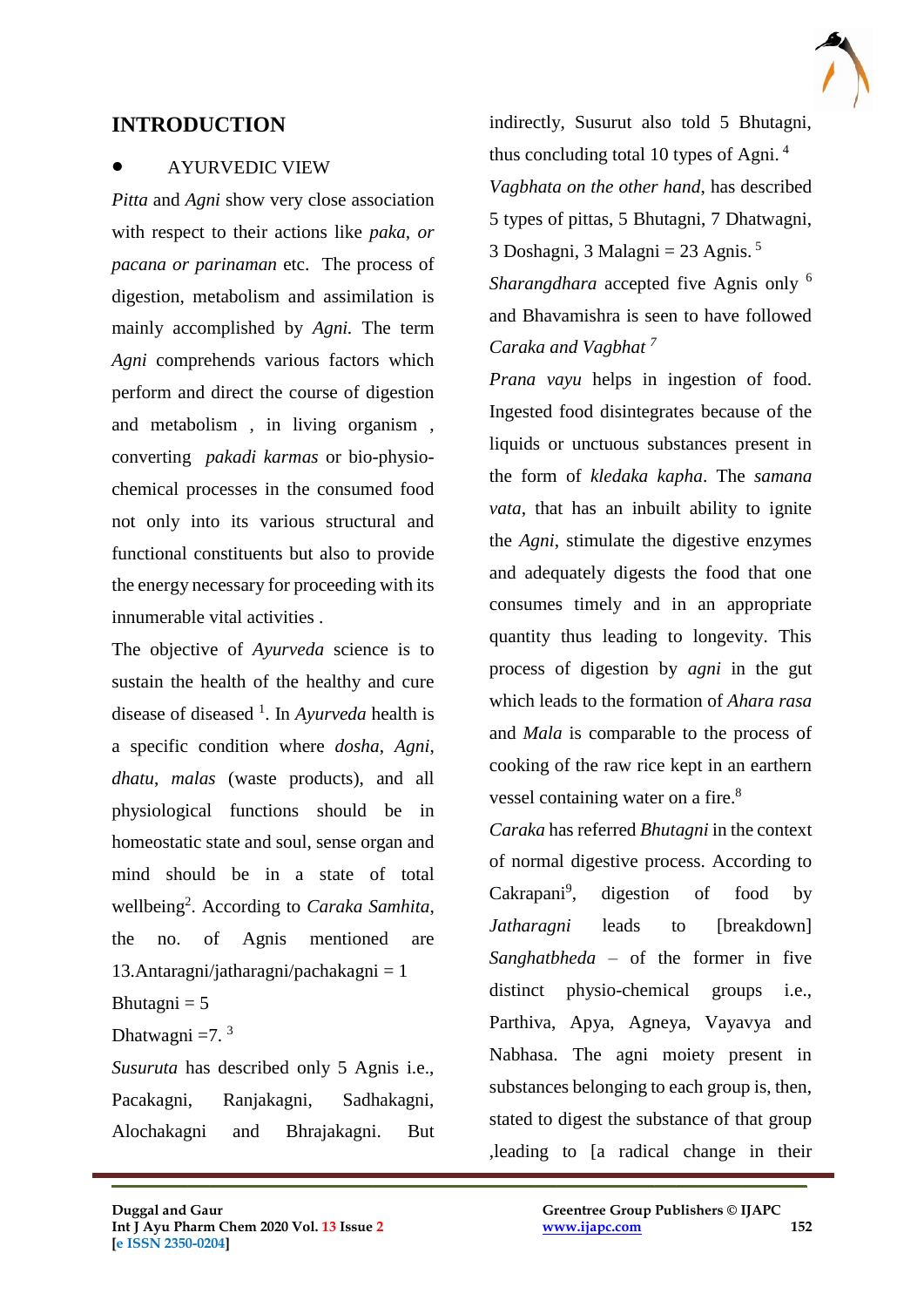qualities] *Vilakshanguna*. Thus, food substances are rendered fit for being assimilated into and built up as parts of the corresponding bhuta [basis element] class of substances present in the Dhatus.

This process of assimilation is stated to be mediated by *Dhatwagnis*, present in each species of *Dhatus*. These three Agnis (Jatharagni, Bhutagni and Dhatwagni) play a major role in maintaining consistency of homeostasis so called every disease born due to disequilibrium of *Agni*. 10

### PROCESS OF DIGESTION

The alimentary tract provides a continuous supply of water, electrolytes, vitamins and nutrients that requires:

 *Prana vata* enables ingestion of food to the esophagus and *Samana vata* the peristaltic movement in alimentary tract.

 Release of digestive juices and digestion of food that can be compared with the karma of *Samana vayu* which ignites the action of *Jathragni* and *Pachak pitta.* 

 Absorption of water, different electrolytes, vitamins and digestive products which can be compared with the *vivechan* [breakdown] karma of *Samana vata.* 

• Circulation of blood through the gastrointestinal organs to carry away the absorbed substances, this process is aided by the action of *Vyana vayu* which takes the

 $\mathcal{L}_\mathcal{L}$  , and the contribution of the contribution of the contribution of the contribution of the contribution of the contribution of the contribution of the contribution of the contribution of the contribution of

*Ahara rasa* to the heart and leading to the systemic circulation.

The process of excretion of waste product out of the body is facilitated by *Apana Vayu.*

'*Agni-vyapara'* operating at the level of *Pancamahabhutas* is comparable to molecular metabolism, it is believed that hypo functioning of *Bhutagni* i.e., working at finer tissue level, might results into metabolic errors such as concept of free radicals and allied phenomena and production of such incompatible products *(aama*), which should be identified at the most subtle and paranormal levels of life processes.

# MODERN VIEW:

The GI tract provides the body with a regular supply of water, electrolytes, vitamins, and nutrients, which requires (1) movement of food through the GI tract; (2) Release of digestive juices and digestion of the food; (3) Absorption of water, different electrolytes, vitamins, and digestive products; (4) circulation of blood through the organs to carry away the absorbed substances; and (5) control of all these functions via local, nervous, and hormonal systems.

Liver is the largest organ in the body, contributing about 2% of the total body wt. or about 1.5 kg in the average adult human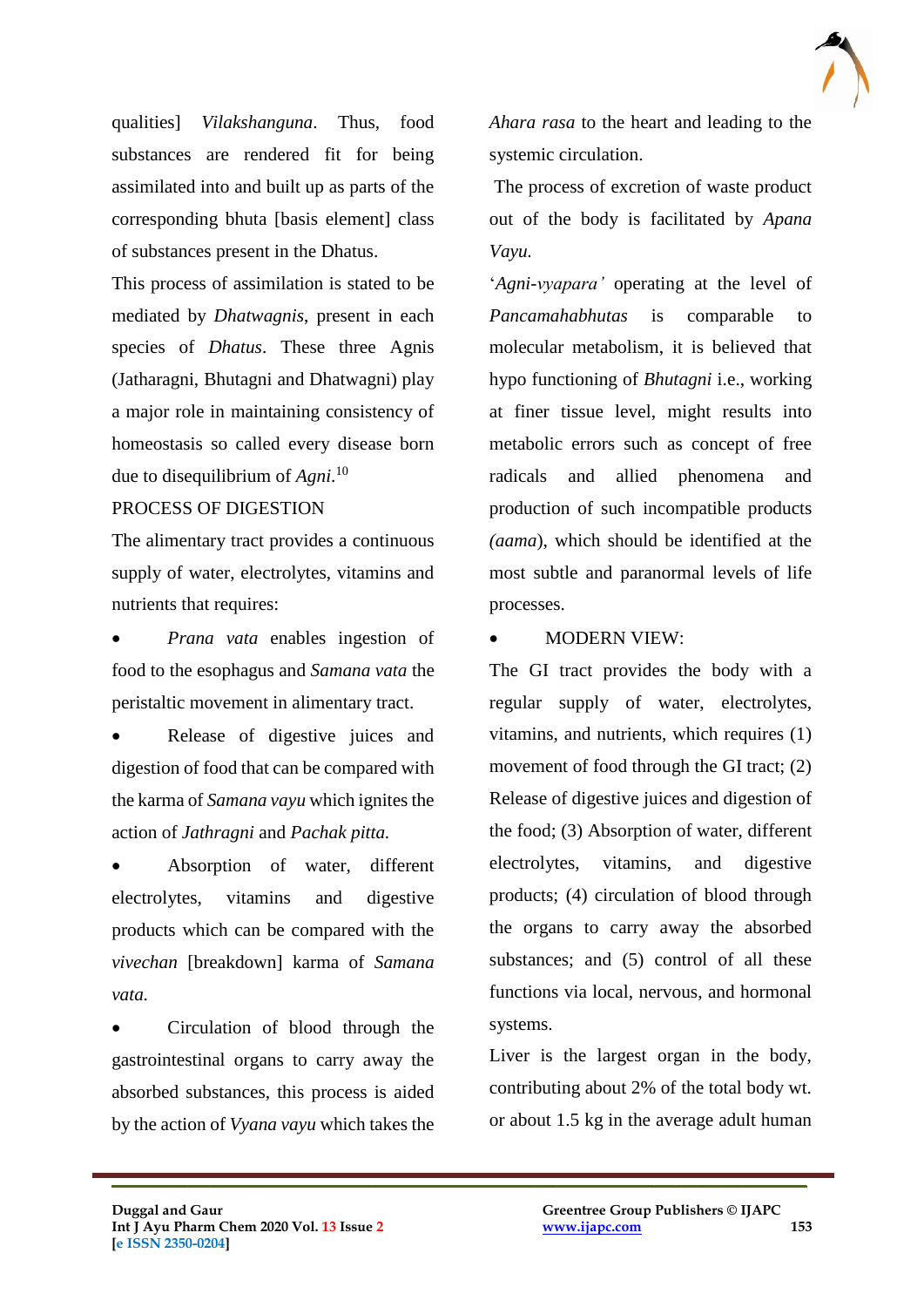

.The basic functional unit of liver is the liver lobule.

It is essentially concerned with Carbohydrate, lipid and protein metabolism. Carbohydrate metabolism involves conversion of glucose to glycogen, gluconeogenesis, and resynthesize fatty acids for being deposited in the adipose tissue. As the part of Dhatwagnipaka, also liver resynthesize cholesterol and esters from lipids.

During protein metabolism, the liver fabricates non-essential amino acids, by employing nitrogen, either from other amino acids or from ammonia .It is in the liver that the final steps of nitrogen metabolism occur, with the formation of urea and uric acid in man. Liver also fabricates a number of plasma proteins and a major part of globulins.<sup>11</sup>

#### **FUNCTIONS OF LIVER <sup>12</sup>**

- 1. Functions as a reservoir of blood
- 2. Blood cleansing function
- 3. Metabolic functions
- 4. Secretion of bile
- 5. Storage functions
- 6. Role in blood coagulation **7.** Catabolic and excretory functions
- 

# **DISCUSSION**

The wide range of natural intracellular antioxidant mechanism involving several enzymes and

chemicals like superoxide dismutase, catalase, glutathione peroxides etc. , operating at molecular level appears to be

 $\mathcal{L}_\mathcal{L}$  , and the contribution of the contribution of the contribution of the contribution of the contribution of the contribution of the contribution of the contribution of the contribution of the contribution of

understood in Ayurveda under 'Bhutagni – vyapara' , the deficiency of which will lead to increased generation of free Radicals and consequent morbidity, which is the foremost consideration in deciding the genesis of various diseases , as conceived in Ayurveda $13$ 

Human body is made up of five primordial elements .For its growth and development, it naturally needs nutrition having all those elements. Bhutagni present in GI tract as well as the level of tissues in respective channels , required for the third stage of digestion which brings about the formation of special nutrients for sense organs i.e, Five Bhutagni exist for taking the five elemental portions of the digested food mass and converting them into nutritive substances for five sense organs . Some of these specialized materials are the rods and cones responsible for photosensitivity in the eyes, special liquids around the taste buds on the tongue , the mucus membrane inside the nose that aids in smelling , and special cartilage forming the structure of ear . Such substances specific to each sense organ are prepared by the bhutagnis.

# The digestion occur due to bhutagni doesn't alter the type of element, but it changes the structure from nirindriya to sendriya and thus makes the food useful for body .This is formed by the principle of pakajotpati in ayurveda <sup>14</sup>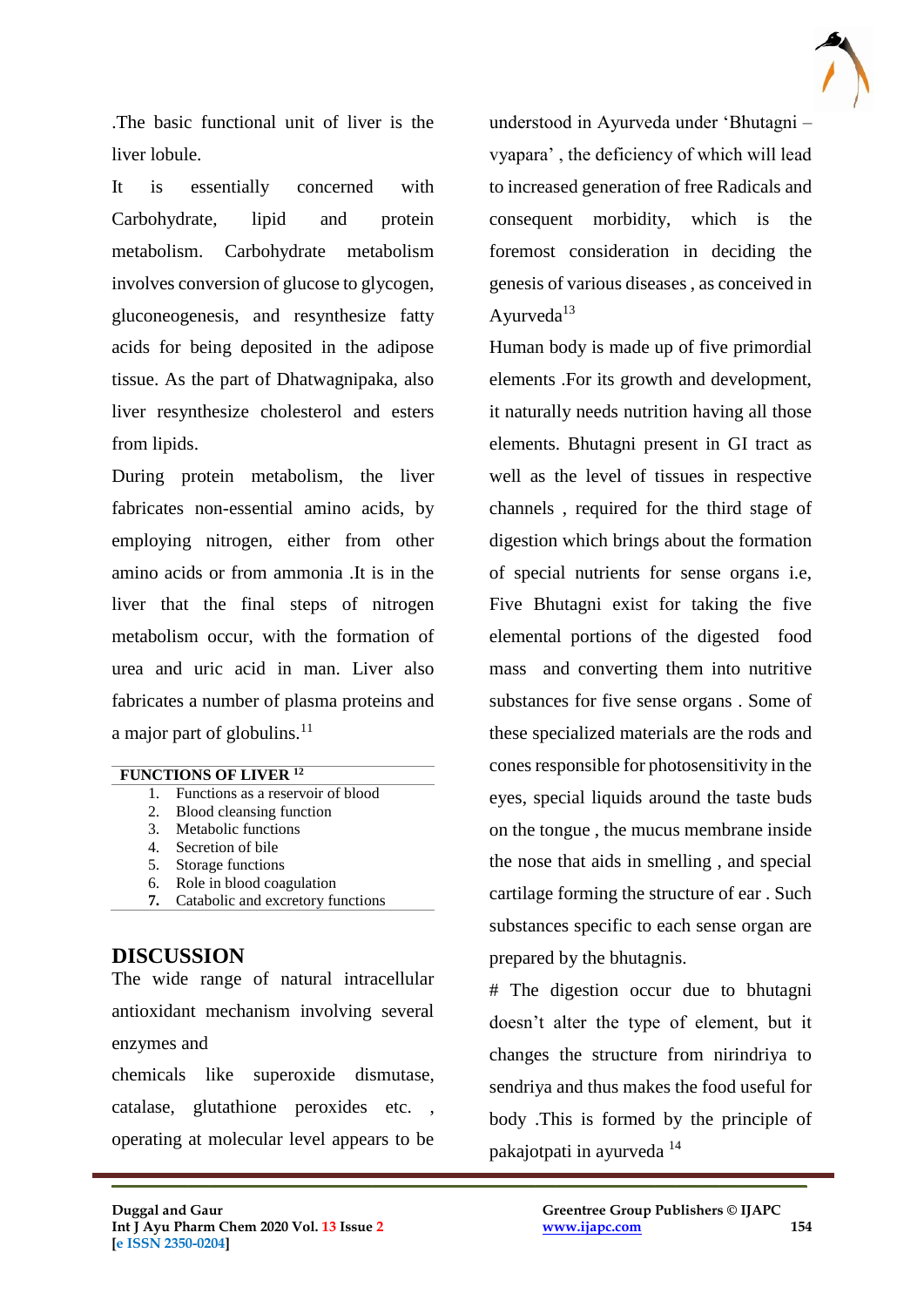

Dravyas[Any Substance or matter] are either tulya (homologous ,similar or identical) or vishishta (non-homologous , dissimilar or non-identical ) , which cause an increase or decrease of the dhatus due to properties potentially inherited by them .Homologous properties of dravya cause sufficient and rapid increase of an identical or homologous properties in the dhatus  $^{15}$ .

Vagbhata has posited the view that nutrient substances derived from outside the body should be tulya or homologous to the dhatus. tulya or samanya, as in ,dravya samanya , guna samanya or karma samanya .Either of this samanya will promote the growth of dhatu i.e, leads to Dhatuvriddhi .Acc to Caraka , the sharira dhatus are caused to grow by the repeated use of substances possessing predominantly , homologous properties .

Caraka has referred bhutagni in the context of the process of normal digestive events . the digestion of food by jatharagni leads to the breakdown – sanghatbheda –of the former into five distinct physio-chemical groups i.e, parthiva ,apya, agenya , vayavya and nabhasa . The agni moiety present in substances belonging to each group , is then stated to digest the substances of that group ,, leading to a radical change in their qualities – vilakshanaguna (Cakrapani).<sup>16</sup>

Rasadi are the seven *sthayi dhatus* (formed dhatus already present in the body) and *poshya dhatus* (the sharira dhatus which are to be nourished ).the end products of *bhutagni paka* are known as *poshaka dravyas* i.e, parthivadi poshaka dravyas . Dhatawagnipaka is stated to metabolise the products of *bhutagnipaka* . 17

Even so, it seems that *dhatwagnipaka* is considered to take place for the most part in liver same as *bhutagnipaka* .The final synthesis metabolism of *asthayi* (to be nourished ) dhatus into *sthayi dhatus*, obviously take place in the dhatus themselves  $18$ 

According to Ayurveda , the gunas potentially present in *aharadravyas* are activated by *jatharagnipaka* and actualized by *bhutagnipaka* in the final stage of digestive process, in the adho - amashaya – pittashaya or pachyamanashaya (Cakrapani) before aharadravyas being utilized in dhatupaka .In Caraka opinion, all these events including the absorption (soshana) of the sarabhaga (chyle) takes place in amashaya itself .

Cakrapani characterize the outcome of *bhootagnipaka* as *vilakshan gunas*, that can apply only to a complete change-over of the qualities of aharadravyyas ingested which do not take place in the *adho amashaya*. Such a change , involving the

 $\mathcal{L}_\mathcal{L}$  , and the contribution of the contribution of the contribution of the contribution of the contribution of the contribution of the contribution of the contribution of the contribution of the contribution of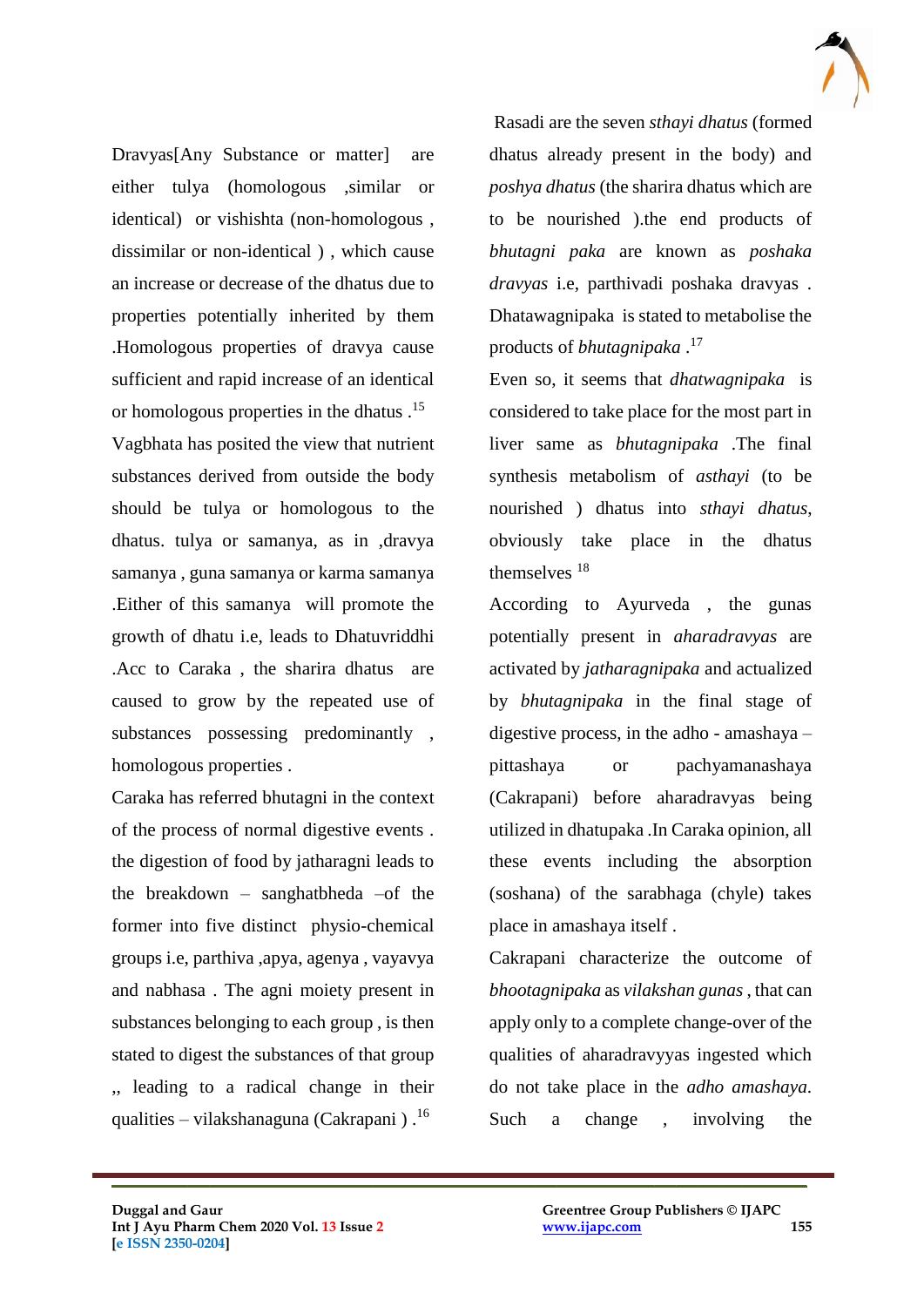

transformation of the products of *jatharagnipaka* take place in *yakrit* .

# *Jatharagnipaka* results only in the breakdown of complex substances into their elemental forms which is still *vijatiya* in nature. *Bhutagnipaka* is required to process and convert them suitably as pre homologues of substances which compose the seven *dhatus* so that assimilation of the

nutrients , being homologous to body become very easier.

*Bhutagnipaka* take place in *yakrit* and *jatharagnipaka* in the *adho amashaya*. As some of the important post digestive functions and metabolic events, *Yakrit* or liver is immediately concerned with carbohydrate, lipid and protein metabolism.

| Food Intake                               | Food Intake                                       |
|-------------------------------------------|---------------------------------------------------|
| [under action of <i>jatharagni</i> ]      | [under action of <i>jatharagni</i> ]              |
| <b>Formation Of Chyme</b>                 | Formation Of Ahara Rasa                           |
| [under action of <i>bhootagni</i> ]       | [under action of <i>bhootagni</i> ]               |
| Conversion to basic homologous Simpler    | Conversion to basic homologous Simpler            |
| forms.                                    | forms.[Pancabhaoutika components]                 |
| For Eg, ingested Carbohydrates            | Here, <i>Dhatwagni</i> comes to action,           |
| Converted to polysaccharide then          | Leading to formation of Prasad                    |
| monosaccharide.                           | bhaga(poshaka for <i>rakta</i> formation & poshya |
| Glucose like simpler bodily components    | for <i>sthayi rasa</i> dhatu) and kitta bhaga.    |
| get absorbed for nourishment under action |                                                   |
| of <i>Dhatwagni</i> .                     |                                                   |

 $\mathcal{L}_\mathcal{L}$  , and the contribution of the contribution of the contribution of the contribution of the contribution of the contribution of the contribution of the contribution of the contribution of the contribution of

# **CONCLUSION**

Wholesome aharadravyas ingested in fourfold manner, primarily been digested by *Antaragni*, is followed by further paka via *Bhutagnis* [which itself been ignited by the *Jatharagni]* and *Dhatwagnis*. Subject to the condition that *Dhatusma, Dhatwagnis, Dhatusrotmasi* and *Maruta* are not impaired, *Dhatupaka* is proceeded .The *Dhatwaharas* [nourishment for bodily tissues] thus prepared benefits the organism, strength, complexion, happiness, longevity and furnish energy to the *dhatu.*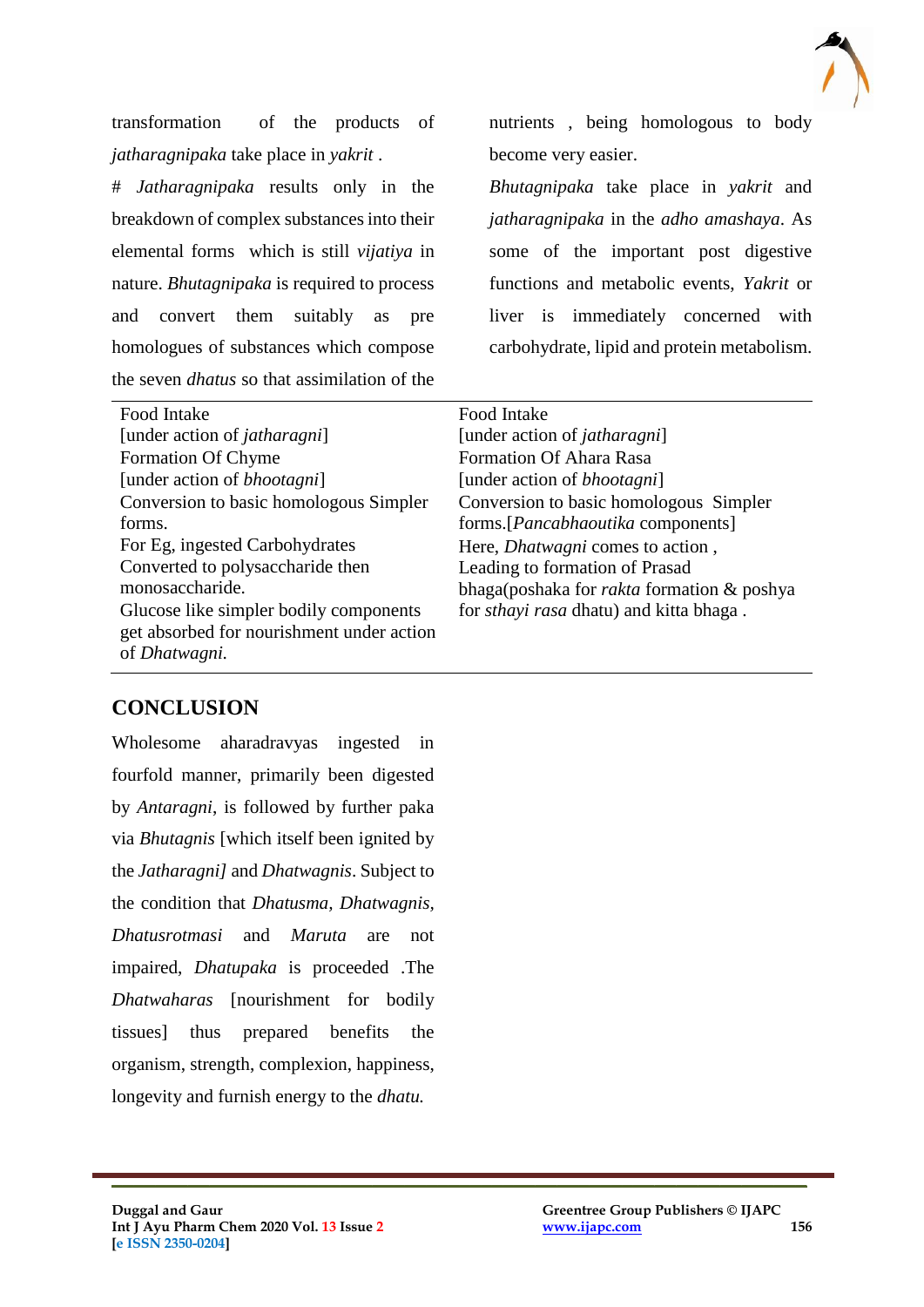

# **REFERENCES**

1. Moharana P, Dabar K, Delhi N, Roushan R. A CRITICAL REVIEW OF PACHAKA PITTA IN MODERN PHYSIOLOGICAL. 2019;(March).

2. Sharma P.V.; editor; Charaka Samhita, Vol-1, Varanasi Chaukhambha Orientalia, reprint 2011,Pg-240

3. Dwivedi laxmidhar, editor & commentator, Charak samhita with Ayurvedadipika , Part III, Varanasi Chaukhambha Orientalia, First Edition, 2013, page -524.

4. Shastri Ambikadutta, Editor, Susurut samhita with Ayurveda Tattva Sandeepika, Varanasi Chaukhambha Orientalia, Reprint Edition-2016, Page No-115.

5. Tripathi. Ravidutta, Editor Ashtang Hridya Samhita, Hindi commentary, Varanasi Chaukhambha Orientalia,Reprint Edition, 2014, Page No- 183.

6. Tripathi.Brahmanand, Editor & Commentator, Sharangdhara Samhita, Varanasi Chaukhambha Orientalia, 2013 Edition, Page no-39.

7. Dwarkanath.C, Editor, Introduction to kayachikitsa, Chaukambha Orientalia, Varanasi, Third edition 1996,pg-no : 193.

8. Murthy K.R. Srikantha, Editor; Sushruta Samhita, Vol-1, Varanasi, Chaukhambha Orientalia, reprint edition 2017,Pg-110

9. Dwivedi laxmidhar, editor & commentator, Charak samhita with Ayurvedadipika , Part III, First Edition, 2013, page -515.

10. Pandey K, chaturvedi G, editor, Charak samhita. Ashtauninditiya adhyaya, Varanasi, India: Chaukambha Bharati academy;2015:587, Reprint

11. Moharana P, Dabar K, Delhi N, Roushan R. A CRITICAL REVIEW OF PACHAKA PITTA IN MODERN PHYSIOLOGICAL. 2019;(March).

12. Dwarkanath.C,editor , Introduction to kayachikitsa ,Chaukambha orientalia,Varanasi,Third edition 1996,pgno : 211

13. Hall.E.John.Editor,Guyton & Hall Textbook Of Medical Physiology ,second south asia edition,2016,pg 440.

14.Possible Correlates of Free Radicals and Free Radical Mediated Disorders in Ayurveda with Special Reference to Bhutagni Vyapara and Ama at Molecular Level J.S. Tripathi and R. H.Singh Dept. of Kayachikitsa, Institute of Medical Sciences, Banaras Hindu University, Varanasi.

15. Ranade subhash, Editor, a textbook of kriya sharir, Chaukambha sankrit pratishthan ,reprint edition 2018 , pg-no :190

16 Dwarkanath .C., Editor , Introduction to kayachikitsa, Chaukambha orientalia,

 $\mathcal{L}_\mathcal{L}$  , and the contribution of the contribution of the contribution of the contribution of the contribution of the contribution of the contribution of the contribution of the contribution of the contribution of